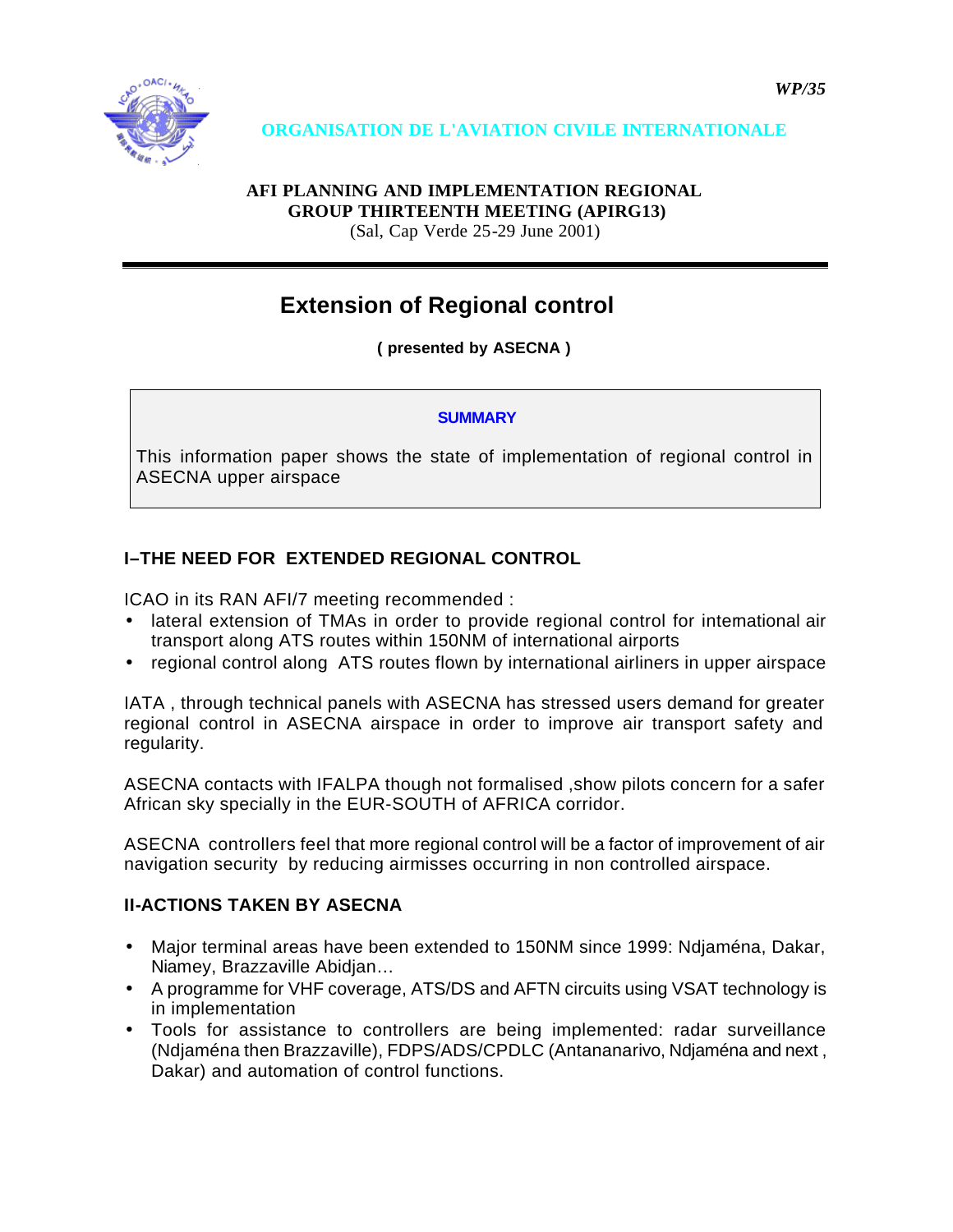#### **II–PLANIFICATION**

Up to January 01, 2001, on ATS routes totalling 62129 NM for all ASECNA FIRs, installation of VSAT stations allowed VHF coverage on close to 25798 NM, thus a ratio of 42% of routes with positive ATC.

By April 19, 2001, that ratio was brought to 63% with VHF coverage of Ndaména and Brazzaville FIRs. ASECNA controlled ATS routes increased to 38952 NM.

By September 06, 2001 ,in Niamey FIR, VSAT installation South, North an in the centre of the FIR will bring global provision of regional control to 75% of ATS routes .

 April 18, 2002, is a target date for implementation of regional control on 91% of the route network( 56403 NM ) with the termination of an additional Vhf coverage program.

#### **III - CONCLUSION :**

Provision of regional control on ATS routes is a first step for ASECNA in order to comply with users increasing demand for greater safety , regularity and economy of air transport. With the advent of CNS systems ,area control will be the next.